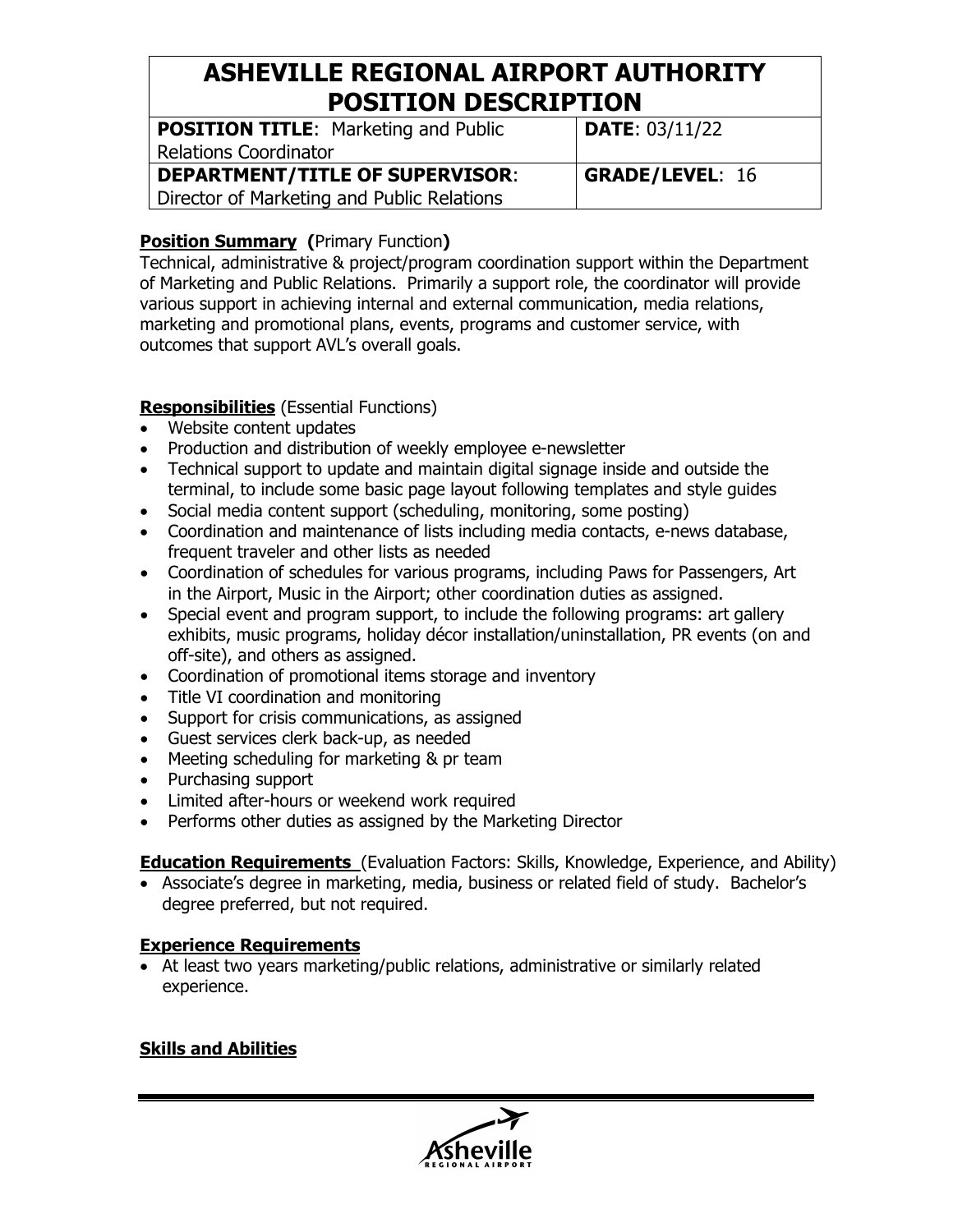# **ASHEVILLE REGIONAL AIRPORT AUTHORITY POSITION DESCRIPTION**

| <b>POSITION TITLE:</b> Marketing and Public | <b>DATE: 03/11/22</b>  |
|---------------------------------------------|------------------------|
| <b>Relations Coordinator</b>                |                        |
| <b>DEPARTMENT/TITLE OF SUPERVISOR:</b>      | <b>GRADE/LEVEL: 16</b> |
| Director of Marketing and Public Relations  |                        |

- Proficiency in the use of computer software including skills in Microsoft Word, Excel, **PowerPoint**
- Excellent verbal, written and communication skills
- Strong organizational skills
- Ability to multi-task
- Experience with social media content posting (Twitter, Facebook, Instagram, YouTube, Pinterest)
- Experience with website content management system, WordPress or Drupal platforms a plus
- Knowledge of basic graphic layout/Adobe Suite a plus
- Basic writing, photography and videography skills a plus
- Must be customer service-oriented, and comfortable working in a public setting
- Ability to exercise independent initiative work and to work as a team player

### **Supervisory Responsibility**

• None

## **Licenses Required**

• Valid North Carolina Drivers License

## **Certification Required**

• None

## **Latitude/Independent Judgment/Accuracy**

- The Director of Marketing establishes workflow for the position
- Diligence must be exercised when handling confidential information
- Reasonable care for equipment/process will prevent damage
- Responsible for own work, but must coordinate work with others

## **Working Conditions**

- This is a full-time position that works Monday through Friday from 8:30am until 5:00pm.
- Physical Demand Little physical effort required. Some lifting, carrying, walking, standing, pushing, pulling, stooping, and kneeling requirements necessary up to 20% of the time. Sitting required 80% of the time.